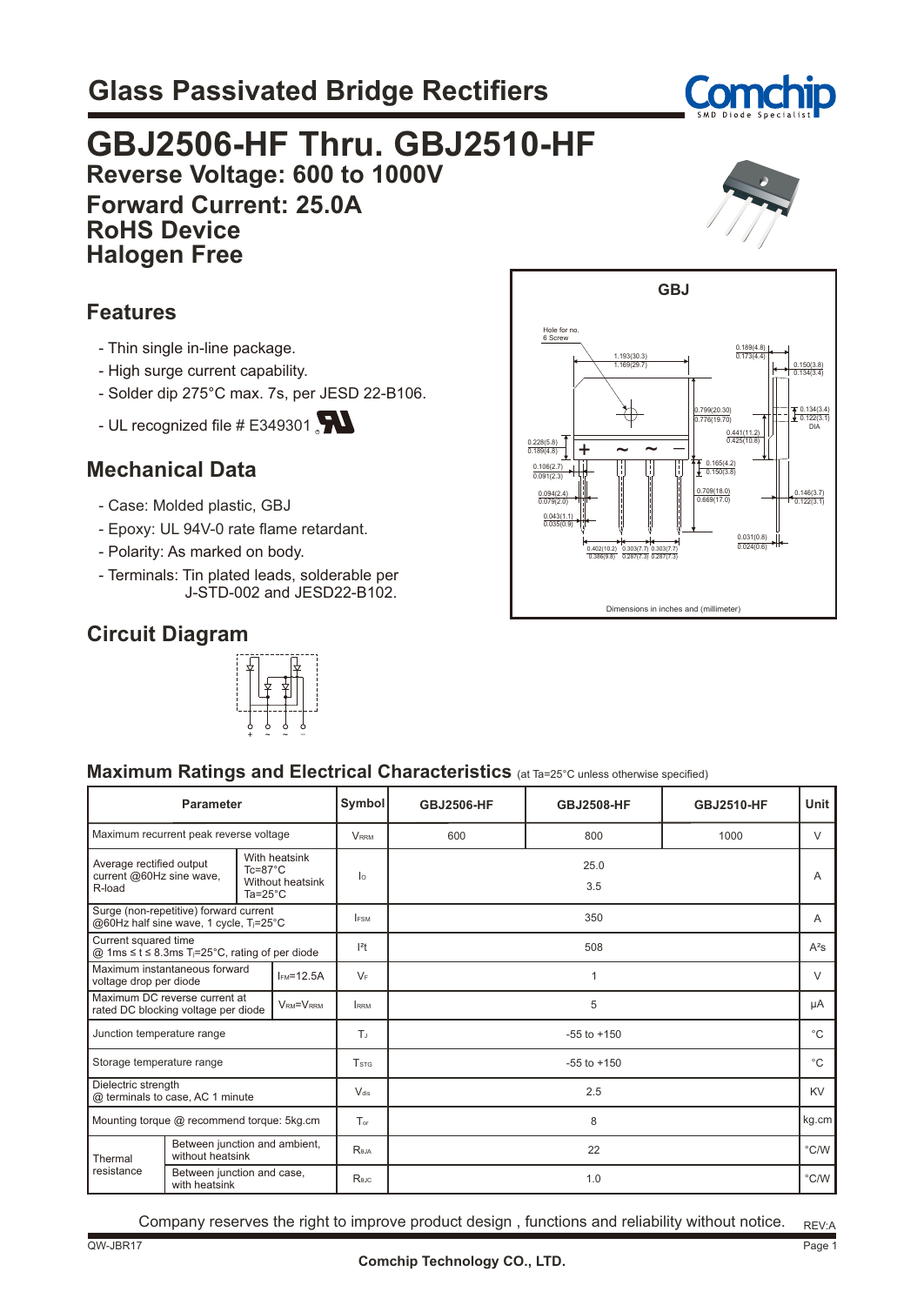

#### Rating and Characteristics Curves (GBJ2506-HF Thru. GBJ2510-HF)



Fig.3 - Forward Voltage



Fig.1 - Io―Tc Curve

450 Half sine wave Peak Forward Surge Current, (A) Peak Forward Surge Current, (A) IFSM  $\epsilon$ 8.3ms 8.3ms 1 cycle 300 non-repetitive Tj=25°C 150  $\mathsf{L}$ 0 1 10 100 Number of Cycles

Fig.2 - Surge Forward Current Capability

Fig.4 - Typical Reverse Characteristics



Company reserves the right to improve product design , functions and reliability without notice.